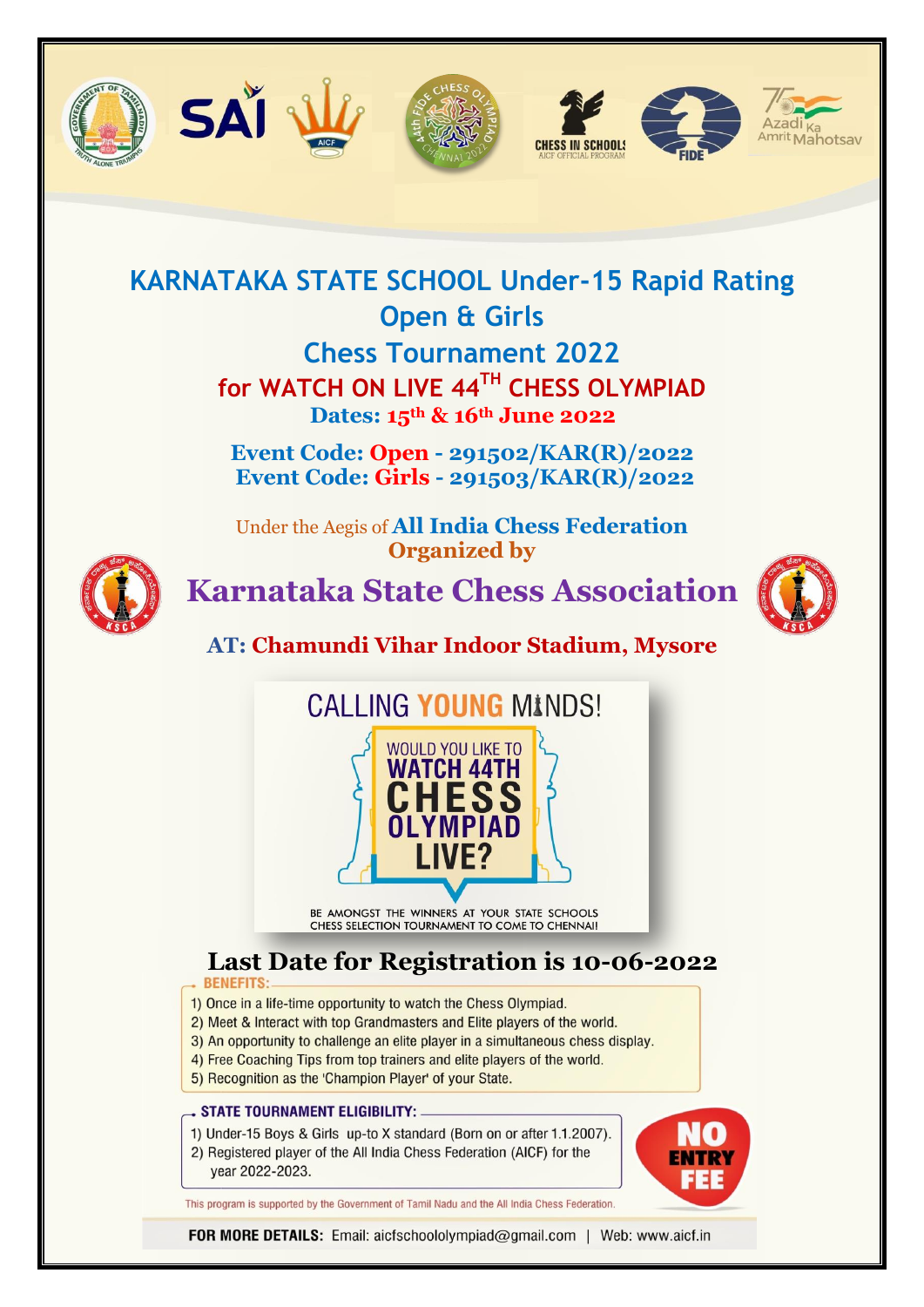#### **Invitation:**

Karnataka State Chess Association have the honor to invite Under-15 players (born on or after 1.1.2007 & up-to X standard) from all the districts in Karnataka to participate in the AICF Karnataka Schools Chess Tournament – a qualifying tournament to select players from the State to witness the 44th Chess Olympiad being hosted by India at Chennai in July-August 2022.

#### **Eligibility for Participation:**

- School children Below 15 Years of age (Born on or after 01/01/2007 & up-to X standard).
- Each player must be registered with AICF for the year 2022-2023.

#### **System of Play:**

The championship will be conducted as per FIDE laws of Chess & FIDE Swiss system in 9 rounds with a time control 25 minutes+10 seconds increment from move one.

#### **Schedule:**

| <b>ROUND/PROGRAM</b>      | <b>DATE</b> | <b>TIME</b> |  |  |
|---------------------------|-------------|-------------|--|--|
|                           | 1st Day     |             |  |  |
| Inauguration              | 15-06-2022  | 9:00AM      |  |  |
| Round $-I$                | 15-06-2022  | 10:30AM     |  |  |
| $Round - II$              | 15-06-2022  | 11:45AM     |  |  |
| $Round - III$             | 15-06-2022  | 01:00PM     |  |  |
| <b>Lunch Break</b>        |             |             |  |  |
| $Round - IV$              | 15-06-2022  | 03:00PM     |  |  |
| $Round - V$               | 15-06-2022  | 04:15PM     |  |  |
| 2nd Day                   |             |             |  |  |
| $Round - VI$              | 16-06-2022  | 10:30AM     |  |  |
| Round - VII               | 16-06-2022  | 11:45AM     |  |  |
| Round - VIII              | 16-06-2022  | 01:00PM     |  |  |
| <b>Lunch Break</b>        |             |             |  |  |
| $Round - IX$              | 16-06-2022  | $03:00$ PM  |  |  |
| <b>Prize Distribution</b> | 16-06-2022  | 04:30PM     |  |  |

### **Default Time:**

Default time for arriving to the chessboard is 15 minutes.

#### **Tie Break:**

Following is the order of tie-break:

- a) Buchholz Cut 1
- b) Buchholz
- c) Sonneborn Berger
- d) Direct encounter
- e) The greater number of wins (forfeit included)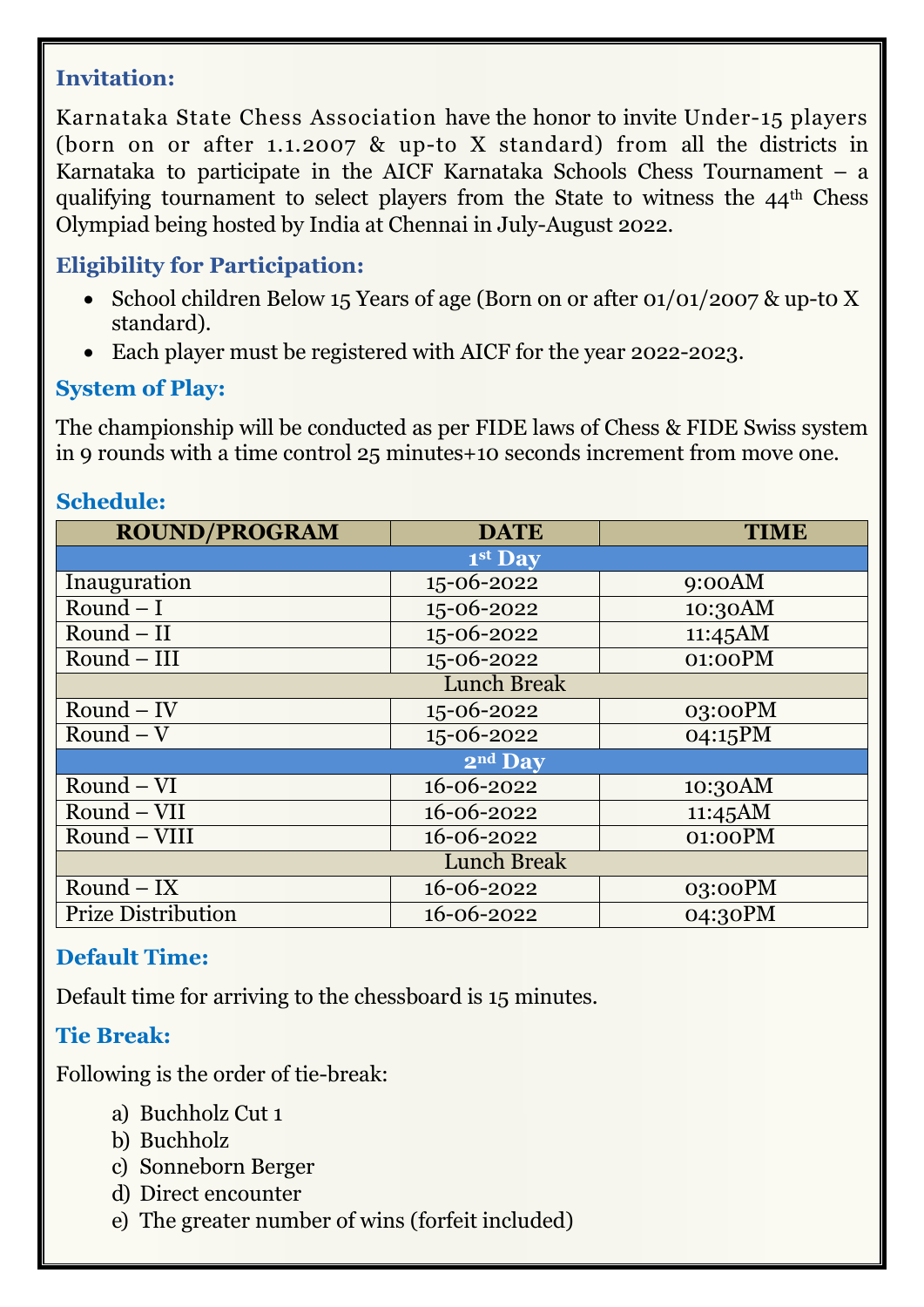#### **Appeals Committee:**

Before the commencement of the championship, a five-member Appeals Committee shall be formed by the Organizers. All the members and reserves shall be from different district. No member of the Committee can vote on dispute in which a player from his own state is involved and, in such case(s), the reserves shall take his/her place in the committee. The decision of the Appeals Committee is final and binding on players concerned.

#### **Protest:**

Protests, if any, against the decision of the Chief Arbiter, shall be made in writing with a protest fee of Rs. 1,000/- within 15 minutes of the occurrence of the incident. The amount shall be refunded if the appeal is upheld.

#### **Interpretation:**

For interpretation of the Rules and deciding any point not covered by Rules, the decision of the Tournament Committee shall be final and binding. The Tournament Committee has every right to make any additional or amendment to these rules without prior notice. Such changes, however, will be displayed at the tournament venue.

#### **Benefits:**

- The Champion and Runner-Up in both the category as well as the best player from Government School in both categories (in total 3 Boys & 3 Girls from each state) will get a lifetime chance to visit the Olympiad and also to interact with grandmasters and other elite participants through simuls, Lectures etc.
- These players will also be extended 3 nights stay free of cost to witness the Olympiad in addition, an amount of Rs. 2,000/- will be reimbursed as travel expenses.

#### **Prizes:**

A total of 50 trophies shall be awarded to the winners (25-boys & 25-girls).

#### **Age Proof:**

Each participant must produce a valid certificate to prove his / her age. Certificates from School are not enough. Certificates should preferably be from the Panchayat, Municipality or Corporation obtained soon after birth. Players without date of birth will not be allowed to participate.

The date of birth certificates registered within one year of the birth of the child alone will be recognized and allowed to participate. No district shall recommend any players who don't come under the above criteria.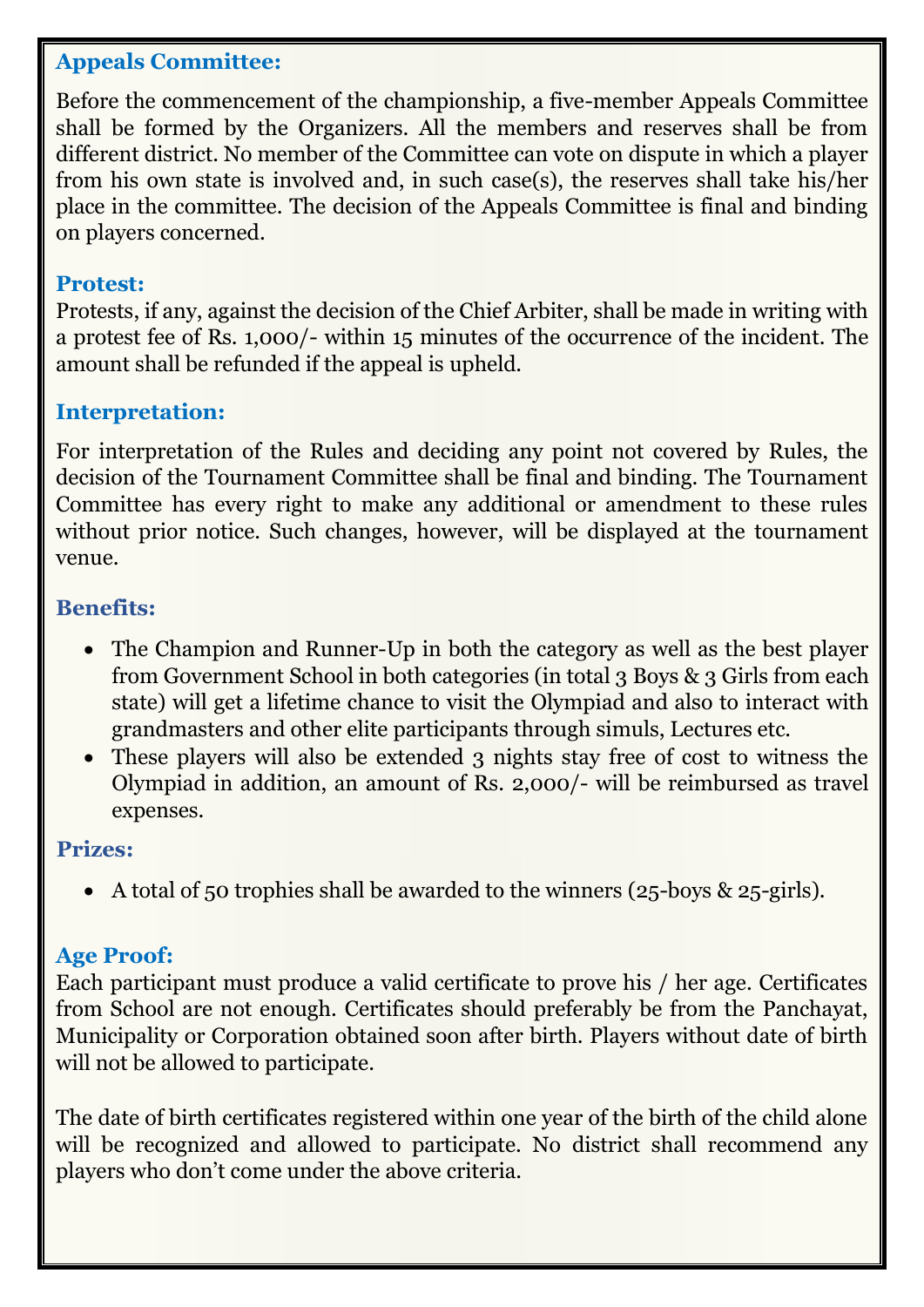#### **Dress Code:**

All the players are required to be attired in their school uniform with identity card. Players without proper uniform will not be permitted to take part in the championship. This will be strictly enforced.

#### **AICF Registration and Tournament Registration:**

All participants must be registered with AICF for the year 2022-2023. Online AICF Registration is available in the website [www.aicf.in.](http://www.aicf.in/) No entry will be accepted without AICF Player's Registration.

**Link for Registration of new players:<https://prs.aicf.in/new-register>**

**Link for renewal of AICF Registration**:<https://prs.aicf.in/players>

#### **Entry Fee for Participation & Submission of Entry:**

There is **no entry fee** for participation and it is **FREE**. Players can submit their entry by submitting the Google form at the following link:

[https://docs.google.com/forms/d/e/1FAIpQLSfTO5rU4VeZs3NQDG7LUSF3wQQY](https://docs.google.com/forms/d/e/1FAIpQLSfTO5rU4VeZs3NQDG7LUSF3wQQYyOxy9oftPS6D89yPwrZ_lw/viewform?usp=sf_link) [yOxy9oftPS6D89yPwrZ\\_lw/viewform?usp=sf\\_link](https://docs.google.com/forms/d/e/1FAIpQLSfTO5rU4VeZs3NQDG7LUSF3wQQYyOxy9oftPS6D89yPwrZ_lw/viewform?usp=sf_link)

#### **Pairing Software, how to check your entry, pairings & results:**

Swiss Manager is the approved software, which will be used for conducting this tournament. Players can check their names, pairing, results and rankings on the official website of this software. Here are the steps:

Please viist<https://chess-results.com/>

- 1. Select 'India' (IND) from the list of Federation
- 2. Select State (Karnataka)
- **3.** Click on the tournament **(KARNATAKA STATE SCHOOL Under-15 Open & Girls for WATCH ON LIVE 44TH OLYMPIAD Chess Tournament 2022)**
- 4. Click on the menus: starting list, pairings, rankings etc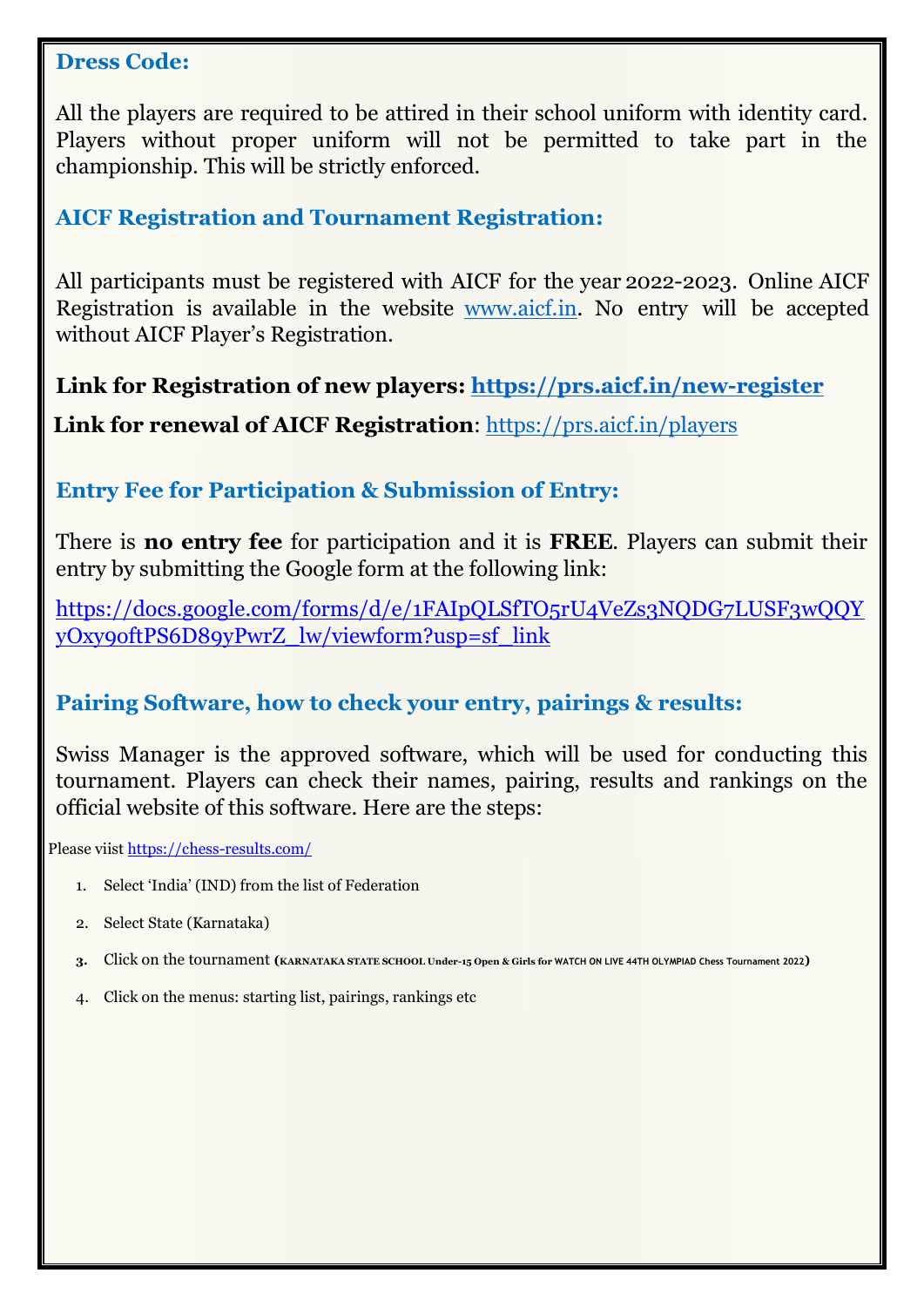#### **COVID PROTOCOL**

- 1. All players are required to maintain social distancing and hand sanitization at tournament hall.
- 2. Wearing of mask is mandatory at all times when you are inside tournament hall.
- 3. All the players are obliged to cooperate with the organizing committee to undergo RT PCR test during the championship, if required.
- 4. Players are allowed inside tournament hall only after checking. Any symptomatic players will be removed from the tournament as pre-caution and all players are obliged to obey this rule.
- 5. All Officials and Arbiters will be fully vaccinated.
- 6. Sanitization of Chess Board and Chess pieces will be carried out at regular interval.
- 7. Parents and accompanying persons are not allowed inside tournament hall at all times.
- 8. By enrolling for the events, the players have to abide by all the terms and conditions of the championship for participation.

**Tournament Director: Nagendra Muralidhar**

**Organizing Secretary: Aravind Shastry**

**Organizing Team: All KSCA Official Members**

**Arbiters Team:**

Chief Arbiter: **Raghavendra M V**

Deputy Arbiter: **Suresh J**

Emergency Contact:

Nagendra Muralidhar – 8123819220 Raghavendra M V – 8867163264